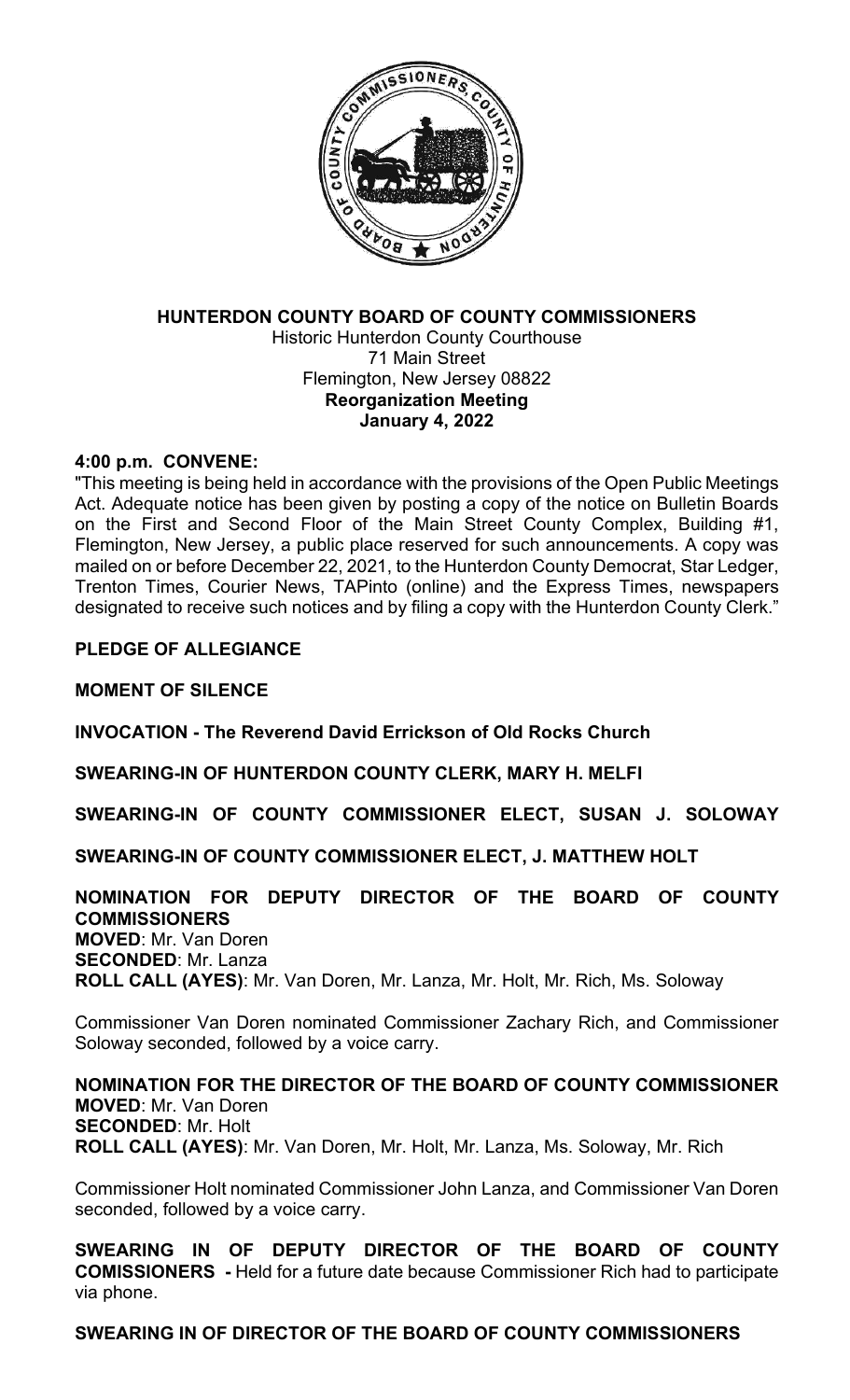Upon being sworn-in as Director of the Board of County Commissioners, Mr. Lanza thanked all of those in attendance in the Historic Courthouse as well those watching via the livestream. Director Lanza outlined his priorities for the year ahead including increasing access to COVID-19 testing, continued fiscal accountability, and increasing the County's efforts in the area of economic development and tourism.

## **COUNTY COMMISSIONER COMMENTS**

Commissioner Soloway thanked the voters for her re-election, and her colleagues. Commissioner Soloway also thanked her husband and family for their support throughout the election and years, and Senator Doherty for swearing her in. Commissioner Soloway thanked those who are present in attendance and those who are watching via livestream on the website, and congratulated Director Lanza, Deputy Director Rich, Commissioner Holt and County Clerk Mary Melfi on their elections.

Commissioner Van Doren congratulated County Clerk Mary Melfi, Director Lanza, Deputy Director Rich, Commissioner Soloway and Commissioner Holt for their elections. Reported on the Health Department and the NJDOH recent updates with Vault Covid Testing and a drive thru test site. Vaccination appointments are available for all three vaccines.

Commissioner Holt commented on his past years being on the Board and now his sixth year on the Board. Thanked his colleagues and the constitutional officers for their support, along with the voters, County employees, family, and friends.

Deputy Director Rich congratulated Director Lanza for his nomination, Commissioner Soloway and Commissioner Holt for their reelection and County Clerk Mary Melfi.

### **SPECIAL COUNSEL APPOINTMENTS**

### **See Page 01/04/2022-2A RESOLUTION RESOLUTION 2022-01 – RESOLVED,** Approving the agreements through the fair and open procurement process for Labor, Bond, and Special/Conflicts Counsel for 2022. **MOVED**: Ms. Soloway **SECONDED**: Mr. Van Doren **ROLL CALL (AYES)**: Ms. Soloway, Mr. Van Doren, Mr. Holt, Mr. Rich **ABSTAIN**: Mr. Lanza

## **REORGANIZATION AGENDA**

"All matters listed under the Reorganization Agenda are considered to be routine by the Hunterdon County Board of County Commissioners and will be enacted by one motion in the form listed below. There will be no separate discussion of these items. If discussion is desired that item will be removed from the Consent Agenda and will be considered separately."

#### **See Page 01/04/2022-2B RESOLUTION RESOLUTION 2022-02 – RESOLVED,** Approving County Commissioner Departmental Assignments Designations and Chairmanships for 2022. **MOVED**: Mr. Holt **SECONDED**: Ms. Soloway

**ROLL CALL (AYES)**: Mr. Holt, Ms. Soloway, Mr. Rich, Mr. Van Doren, Mr. Lanza

**See Page 01/04/2022-2C RESOLUTION RESOLUTION 2022-03 – RESOLVED,** Establishing the 2022 County Office Hours. **MOVED**: Mr. Holt **SECONDED**: Ms. Soloway **ROLL CALL (AYES)**: Mr. Holt, Ms. Soloway, Mr. Rich, Mr. Van Doren, Mr. Lanza

## **See Page 01/04/2022-2D RESOLUTION**

**RESOLUTION 2022-04 – RESOLVED,** Setting regular meeting time and days for the Hunterdon County Board of County Commissioners. **MOVED**: Mr. Holt **SECONDED**: Ms. Soloway **ROLL CALL (AYES)**: Mr. Holt, Ms. Soloway, Mr. Rich, Mr. Van Doren, Mr. Lanza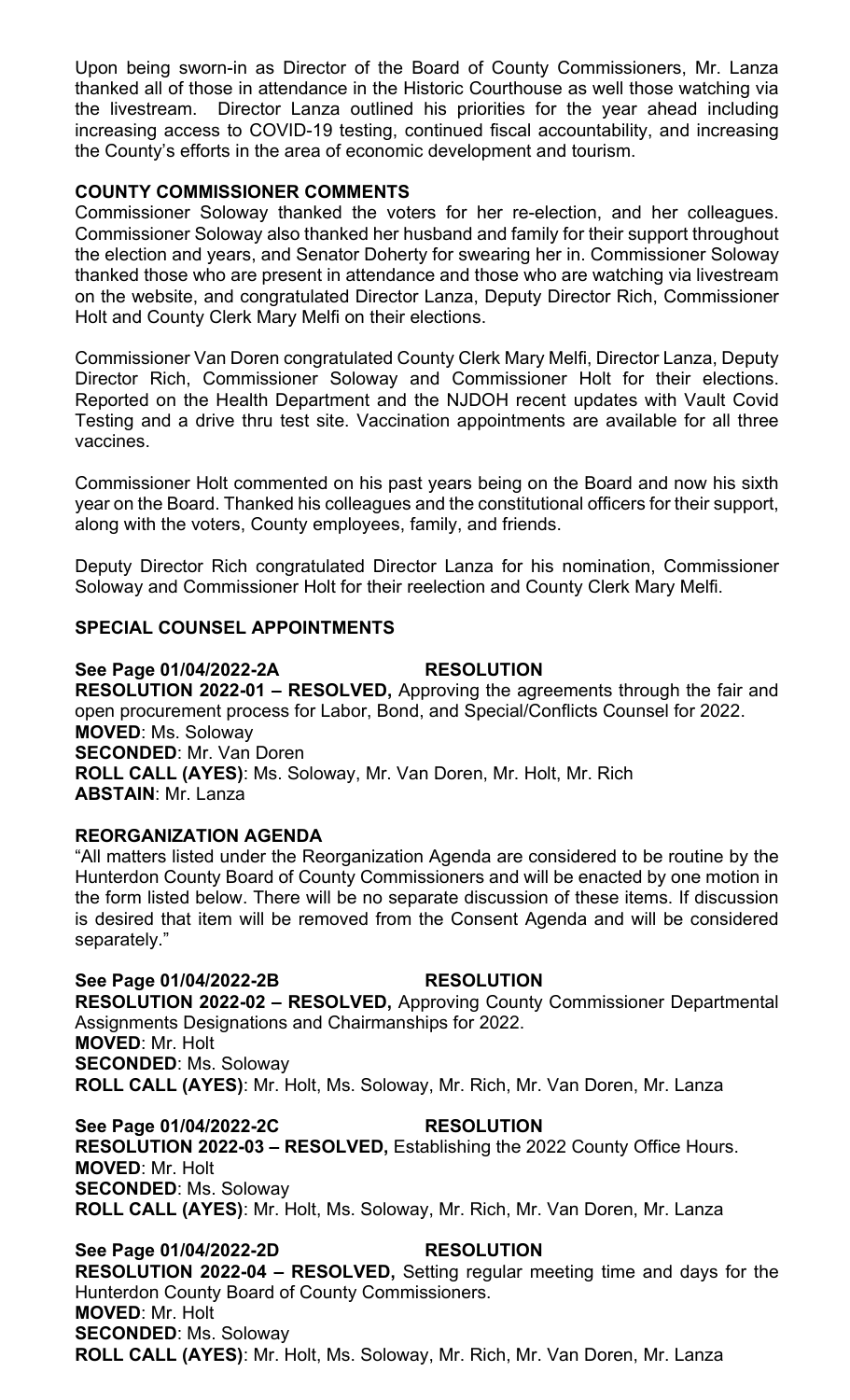### **See Page 01/04/2022-3A RESOLUTION**

**RESOLUTION 2022-05 – RESOLVED,** Establishing the payment vouchers in accordance with the payment schedule established by the County Finance Officer. **MOVED**: Mr. Holt **SECONDED**: Ms. Soloway **ROLL CALL (AYES)**: Mr. Holt, Ms. Soloway, Mr. Rich, Mr. Van Doren, Mr. Lanza

#### **See Page 01/04/2022-3B RESOLUTION**

**RESOLUTION 2022-06 – RESOLVED,** Establishing the 2022 pay days for the County Employees. **MOVED**: Mr. Holt **SECONDED**: Ms. Soloway

**ROLL CALL (AYES)**: Mr. Holt, Ms. Soloway, Mr. Rich, Mr. Van Doren, Mr. Lanza

#### **See Page 01/04/2022-3C RESOLUTION**

**RESOLUTION 2022-07 – RESOLVED,** Naming of depositories of funds for the County. **MOVED**: Mr. Holt **SECONDED**: Ms. Soloway **ROLL CALL (AYES)**: Mr. Holt, Ms. Soloway, Mr. Rich, Mr. Van Doren, Mr. Lanza

## **See Page 01/04/2022-3D RESOLUTION**

**RESOLUTION 2022-08 – RESOLVED,** Approving Administrative Code provisions concerning the establishment and utilization of bank depositories. **MOVED**: Mr. Holt **SECONDED**: Ms. Soloway **ROLL CALL (AYES)**: Mr. Holt, Ms. Soloway, Mr. Rich, Mr. Van Doren, Mr. Lanza

#### **See Page 01/04/2022-3E RESOLUTION RESOLUTION 2022-09 – RESOLVED,** Designating official newspapers for the publication of County items. **MOVED**: Mr. Holt **SECONDED**: Ms. Soloway

**ROLL CALL (AYES)**: Mr. Holt, Ms. Soloway, Mr. Rich, Mr. Van Doren, Mr. Lanza

#### **See Page 01/04/2022-3F RESOLUTION**

**RESOLUTION 2022-10 – RESOLVED,** Establishing holidays for the County. **MOVED**: Mr. Holt **SECONDED**: Ms. Soloway **ROLL CALL (AYES)**: Mr. Holt, Ms. Soloway, Mr. Rich, Mr. Van Doren, Mr. Lanza

#### **See Page 01/04/2022-3G RESOLUTION**

**RESOLUTION 2022-11 – RESOLVED,** Authorizing the manual signatures for checks drawn for penalties against the County. **MOVED**: Mr. Holt **SECONDED**: Ms. Soloway **ROLL CALL (AYES)**: Mr. Holt, Ms. Soloway, Mr. Rich, Mr. Van Doren, Mr. Lanza

**See Page 01/04/2022-3H RESOLUTION**

**RESOLUTION 2022-12 – RESOLVED,** Establishing the 2022 salaries for unclassified and nonaffiliated employees. **MOVED**: Mr. Holt **SECONDED**: Ms. Soloway **ROLL CALL (AYES)**: Mr. Holt, Ms. Soloway, Mr. Rich, Mr. Van Doren, Mr. Lanza

**See Page 01/04/2022-3I RESOLUTION RESOLUTION 2022-13 – RESOLVED,** Longevity for unclassified and non-affiliated employees for 2022. **MOVED**: Mr. Holt **SECONDED**: Ms. Soloway **ROLL CALL (AYES)**: Mr. Holt, Ms. Soloway, Mr. Rich, Mr. Van Doren, Mr. Lanza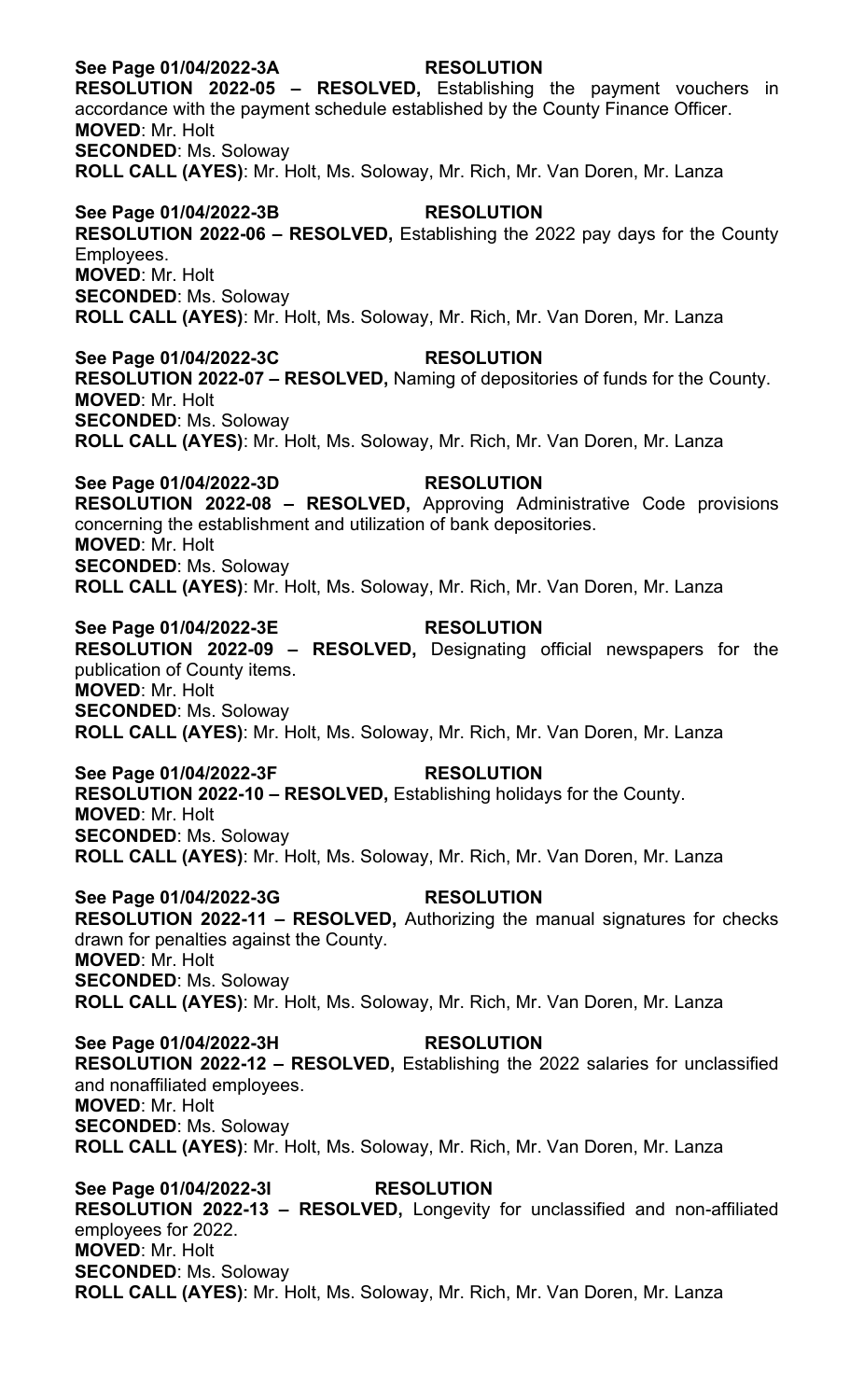## **See Page 01/04/2022-4A RESOLUTION**

**RESOLUTION 2022-14 – RESOLVED,** Authorizing a one-time payment, in lieu of base salary increases for the years 2021 and 2022 for Kevin P. Davis, County Administrator. **MOVED**: Mr. Holt **SECONDED**: Ms. Soloway **ROLL CALL (AYES)**: Mr. Holt, Ms. Soloway, Mr. Rich, Mr. Van Doren, Mr. Lanza

#### **See Page 01/04/2022-4B RESOLUTION**

**RESOLUTION 2022-15 – RESOLVED,** Salaries for unclassified and non-affiliated employees in the Prosecutor's Office to be held over. **MOVED**: Mr. Holt **SECONDED**: Ms. Soloway **ROLL CALL (AYES)**: Mr. Holt, Ms. Soloway, Mr. Rich, Mr. Van Doren, Mr. Lanza

## **See Page 01/04/2022-4C RESOLUTION**

**RESOLUTION 2022-16 – RESOLVED,** Salaries for the Prosecutor's Investigators, PBA 188 to be held over. **MOVED**: Mr. Holt **SECONDED**: Ms. Soloway **ROLL CALL (AYES)**: Mr. Holt, Ms. Soloway, Mr. Rich, Mr. Van Doren, Mr. Lanza

**See Page 01/04/2022-4D RESOLUTION RESOLUTION 2022-17 – RESOLVED**, Salaries for the Prosecutor's Sergeants, PBA 188 to be held over. **MOVED**: Mr. Holt **SECONDED**: Ms. Soloway **ROLL CALL (AYES)**: Mr. Holt, Ms. Soloway, Mr. Rich, Mr. Van Doren, Mr. Lanza

### **See Page 01/04/2022-4E RESOLUTION**

**RESOLUTION 2022-18 – RESOLVED,** Salaries for the Prosecutor's Lieutenants, PBA 188 to be held over. **MOVED**: Mr. Holt **SECONDED**: Ms. Soloway **ROLL CALL (AYES)**: Mr. Holt, Ms. Soloway, Mr. Rich, Mr. Van Doren, Mr. Lanza

#### **See Page 01/04/2022-4F RESOLUTION**

**RESOLUTION 2022-19 – RESOLVED,** Establishing the 2022 salaries for unclassified and non-affiliated personnel in the Sheriff's Department. **MOVED**: Mr. Holt **SECONDED**: Ms. Soloway **ROLL CALL (AYES)**: Mr. Holt, Ms. Soloway, Mr. Rich, Mr. Van Doren, Mr. Lanza

**See Page 01/04/2022-4G RESOLUTION RESOLUTION 2022-20 – RESOLVED,** 2022 Salaries for Rank-and-File employees covered by the Communications Workers of America, Local 1036. **MOVED**: Mr. Holt **SECONDED**: Ms. Soloway **ROLL CALL (AYES)**: Mr. Holt, Ms. Soloway, Mr. Rich, Mr. Van Doren, Mr. Lanza

## **See Page 01/04/2022-4H RESOLUTION**

**RESOLUTION 2022-21 – RESOLVED**, 2022 Salaries for Rank-and-File employees covered by the Communications Workers of America, Local 1036, within the Division of Social Services. **MOVED**: Mr. Holt

**SECONDED**: Ms. Soloway **ROLL CALL (AYES)**: Mr. Holt, Ms. Soloway, Mr. Rich, Mr. Van Doren, Mr. Lanza

## **See Page 01/04/2022-4I RESOLUTION**

**RESOLUTION 2022-22 – RESOLVED,** Salaries for Social Services Supervisors covered by the Communications Workers of America, Local 1036, to be held over. **MOVED**: Mr. Holt **SECONDED**: Ms. Soloway **ROLL CALL (AYES)**: Mr. Holt, Ms. Soloway, Mr. Rich, Mr. Van Doren, Mr. Lanza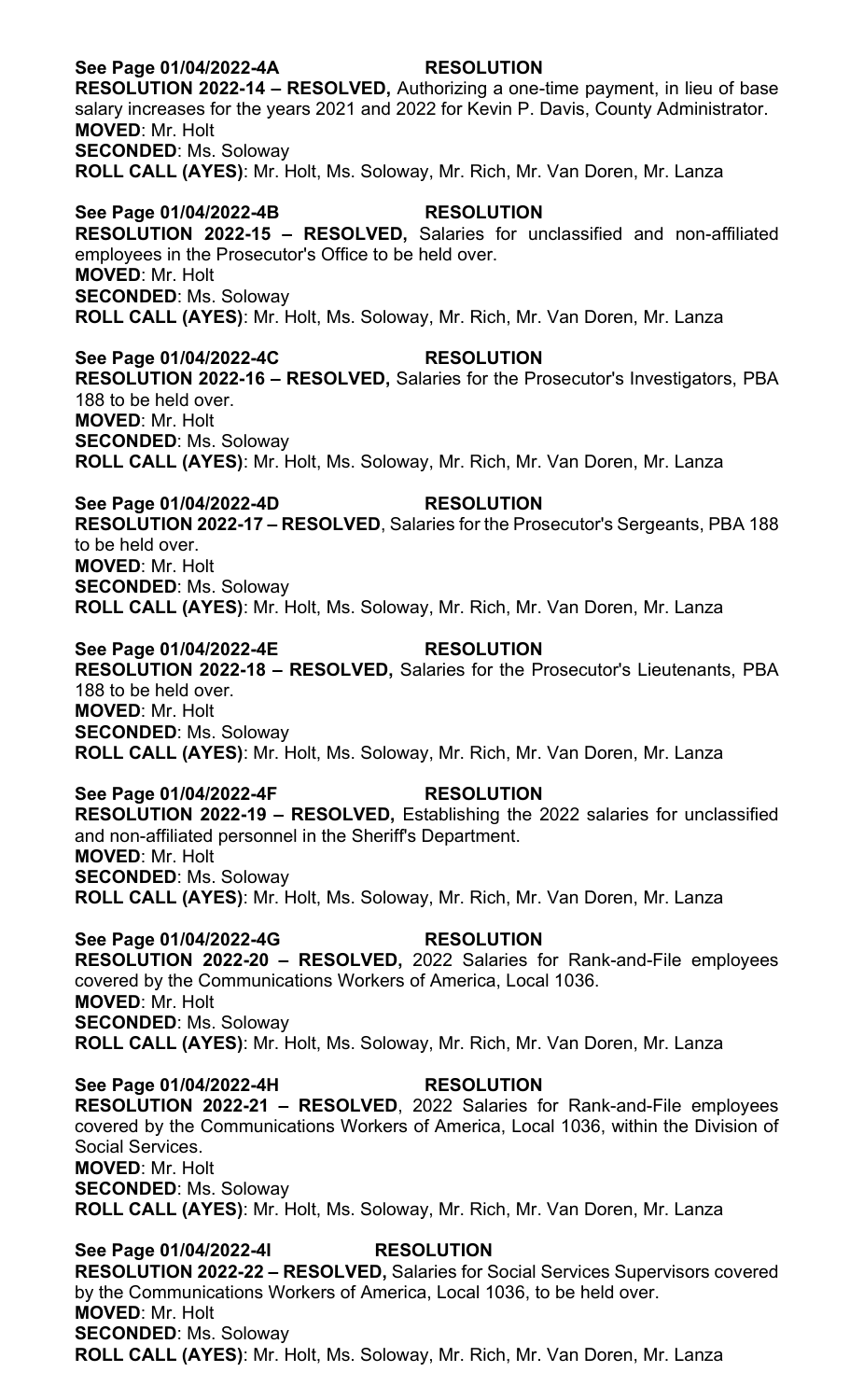## **See Page 01/04/2022-5A RESOLUTION**

**RESOLUTION 2022-23 – RESOLVED,** Approving 2022 salary adjustments for Sheriff Officers in the Hunterdon County Sheriff's Department covered under the Collective Bargaining Agreement with FOP Lodge 94. **MOVED**: Mr. Holt

**SECONDED**: Ms. Soloway

**ROLL CALL (AYES)**: Mr. Holt, Ms. Soloway, Mr. Rich, Mr. Van Doren, Mr. Lanza

## **See Page 01/04/2022-5B RESOLUTION**

**RESOLUTION 2022-24 – RESOLVED**, Approving the 2022 salaries for the Sheriff's Sergeants covered by the FOP Lodge 94. **MOVED**: Mr. Holt

**SECONDED**: Ms. Soloway

**ROLL CALL (AYES)**: Mr. Holt, Ms. Soloway, Mr. Rich, Mr. Van Doren, Mr. Lanza

## **See Page 01/04/2022-5C RESOLUTION**

**RESOLUTION 2022-25 – RESOLVED,** Approving 2022 salary adjustments for Corrections Officers in the Hunterdon County Sheriff's Department covered under the Collective Bargaining Agreement with FOP Lodge 94. **MOVED**: Mr. Holt

**SECONDED**: Ms. Soloway

**ROLL CALL (AYES)**: Mr. Holt, Ms. Soloway, Mr. Rich, Mr. Van Doren, Mr. Lanza

#### **See Page 01/04/2022-5D RESOLUTION**

**RESOLUTION 2022-26 – RESOLVED,** Approving the 2022 salaries for employees covered by the Collective Bargaining Agreement with AFSME Council 63, Local 2097. **MOVED**: Mr. Holt **SECONDED**: Ms. Soloway

**ROLL CALL (AYES)**: Mr. Holt, Ms. Soloway, Mr. Rich, Mr. Van Doren, Mr. Lanza

## **See Page 01/04/2022-5E RESOLUTION**

**RESOLUTION 2022-27 – RESOLVED,** Approving the salaries for the employees covered in Bargaining Agreement, AFSME Council 63, Local 2097, Division of Social Services. **MOVED**: Mr. Holt **SECONDED**: Ms. Soloway

**ROLL CALL (AYES)**: Mr. Holt, Ms. Soloway, Mr. Rich, Mr. Van Doren, Mr. Lanza

## **See Page 01/04/2022-5F RESOLUTION**

**RESOLUTION 2022-28 – RESOLVED,** 2022 longevity payments for Rank and File/ Non-Supervisory Unit covered by the Communications Workers of America, Local 1036. **MOVED**: Mr. Holt **SECONDED**: Ms. Soloway **ROLL CALL (AYES)**: Mr. Holt, Ms. Soloway, Mr. Rich, Mr. Van Doren, Mr. Lanza

## **See Page 01/04/2022-5G RESOLUTION**

**RESOLUTION 2022-29 – RESOLVED,** Approving the 2022 longevity payments for Rank and File/ Non-Supervisory employees covered by the Collective Bargaining Agreement, CWA Local 1036 Non-Supervisory Unit in the Division of Social Services. **MOVED**: Mr. Holt **SECONDED**: Ms. Soloway **ROLL CALL (AYES)**: Mr. Holt, Ms. Soloway, Mr. Rich, Mr. Van Doren, Mr. Lanza

## **See Page 01/04/2022-5H RESOLUTION**

**RESOLUTION 2022-30 – RESOLVED,** Approving the 2022 longevity payments for Rank and File/ Non-Supervisory for employees covered by the Collective Bargaining Agreement, CWA Local 1036 Supervisory Unit, Division of Social Services. **MOVED**: Mr. Holt **SECONDED**: Ms. Soloway **ROLL CALL (AYES)**: Mr. Holt, Ms. Soloway, Mr. Rich, Mr. Van Doren, Mr. Lanza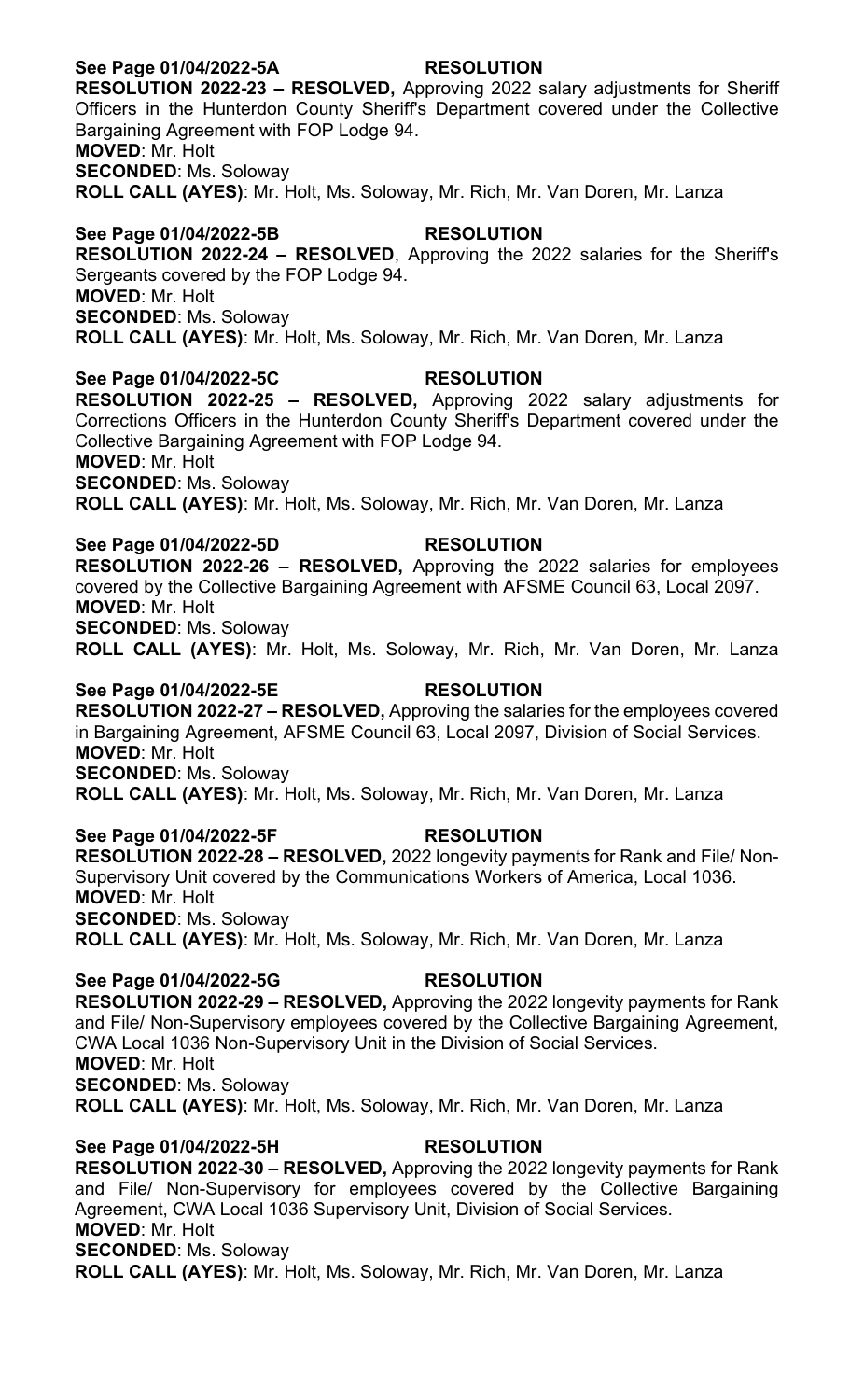## **See Page 01/04/2022-6A RESOLUTION**

**RESOLUTION 2022-31 – RESOLVED,** Approving the 2022 longevity payments for Rankand-File employees covered by the Collective Bargaining Agreement, CWA Local 1036 Supervisory Unit. **MOVED**: Mr. Holt **SECONDED**: Ms. Soloway **ROLL CALL (AYES)**: Mr. Holt, Ms. Soloway, Mr. Rich, Mr. Van Doren, Mr. Lanza

## **See Page 01/04/2022-6B RESOLUTION**

**RESOLUTION 2022-32 – RESOLVED,** Approving the 2022 salaries for the Hunterdon County Board of County Commissioners. **MOVED**: Mr. Holt **SECONDED**: Ms. Soloway **ROLL CALL (AYES)**: Mr. Holt, Ms. Soloway, Mr. Rich, Mr. Van Doren, Mr. Lanza

**See Page 01/04/2022-6C RESOLUTION RESOLUTION 2022-33 – RESOLVED,** Approving payments for the instructors for Emergency Services. **MOVED**: Mr. Holt **SECONDED**: Ms. Soloway **ROLL CALL (AYES)**: Mr. Holt, Ms. Soloway, Mr. Rich, Mr. Van Doren, Mr. Lanza

**See Page 01/04/2022-6D RESOLUTION RESOLUTION 2022-34 – RESOLVED**, Approving the 2022 meeting dates and times for the Solid Waste Advisory Council. **MOVED**: Mr. Holt **SECONDED**: Ms. Soloway **ROLL CALL (AYES)**: Mr. Holt, Ms. Soloway, Mr. Rich, Mr. Van Doren, Mr. Lanza

**See Page 01/04/2022-6E RESOLUTION RESOLUTION 2022-35 – RESOLVED**, Establishing custodians for various petty cash funds. **MOVED**: Mr. Holt **SECONDED**: Ms. Soloway **ROLL CALL (AYES)**: Mr. Holt, Ms. Soloway, Mr. Rich, Mr. Van Doren, Mr. Lanza

**See Page 01/04/2022-6F RESOLUTION RESOLUTION 2022-36 – RESOLVED,** Approving the 2022 Temporary County Budget **MOVED**: Mr. Holt **SECONDED**: Ms. Soloway **ROLL CALL (AYES)**: Mr. Holt, Ms. Soloway, Mr. Rich, Mr. Van Doren, Mr. Lanza

See Page 01/04/2022-6G<br>
RESOLUTION **RESOLUTION 2022-37 – RESOLVED,** Approving County RFP #0053-2020 through the fair and open process with Assured Partners of NJ, LLC., for employee benefits consultancy and brokerage services. **MOVED**: Mr. Holt **SECONDED**: Ms. Soloway **ROLL CALL (AYES)**: Mr. Holt, Ms. Soloway, Mr. Rich, Mr. Van Doren, Mr. Lanza

#### **APPOINTMENTS**

"All matters appointments are considered to be routine by the Hunterdon County Board of County Commissioners and will be enacted by one motion in the form listed below. There will be no separate discussion of these appointments. If discussion is desired that item will be removed from the Appointments list and will be considered separately."

**See Page 01/04/2022-6H RESOLUTION RESOLUTION 2022-38 – RESOLVED,** Approving the 2022 appointments and reappointments to the Solid Waste Advisory Council. **MOVED**: Mr. Van Doren **SECONDED**: Ms. Soloway **ROLL CALL (AYES)**: Mr. van Doren, Ms. Soloway, Mr. Holt, Mr. Rich, Mr. Lanza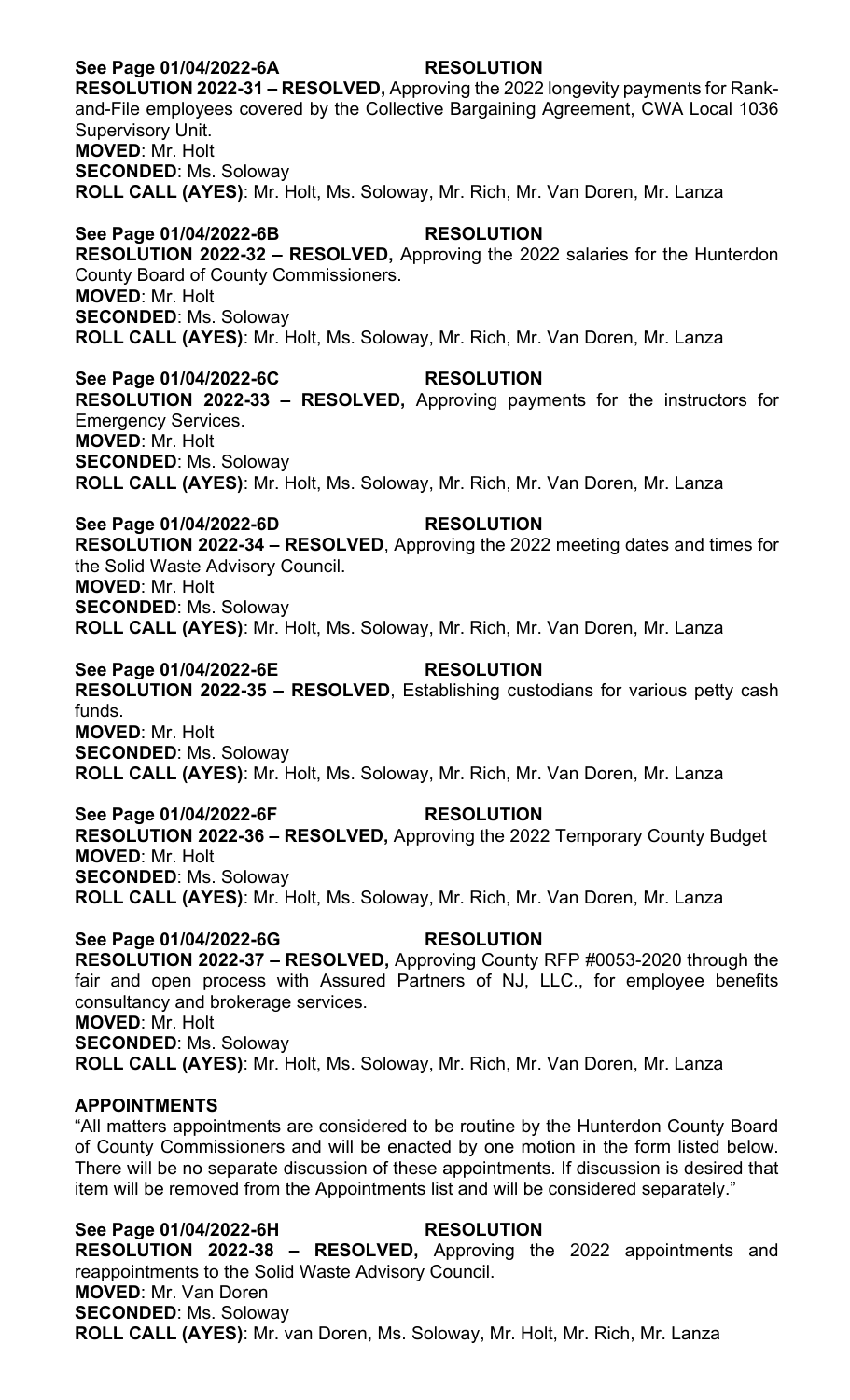## **See Page 01/04/2022-7A RESOLUTION RESOLUTION 2022-39 – RESOLVED,** Appointing Shana L. Taylor as the County's Public Compliance Officer. **MOVED**: Mr. Van Doren **SECONDED**: Ms. Soloway **ROLL CALL (AYES)**: Mr. van Doren, Ms. Soloway, Mr. Holt, Mr. Rich, Mr. Lanza **See Page 01/04/2022-7B RESOLUTION RESOLUTION 2022-40 – RESOLVED**, Appointing Meagan Q. O'Reilly as the County's Fair Housing Officer. **MOVED**: Mr. Van Doren **SECONDED**: Ms. Soloway **ROLL CALL (AYES)**: Mr. van Doren, Ms. Soloway, Mr. Holt, Mr. Rich, Mr. Lanza **See Page 01/04/2022-7C RESOLUTION**

**RESOLUTION 2022-41 – RESOLVED,** Approving the 2022 Emergency Management Council appointments. **MOVED**: Mr. Van Doren **SECONDED**: Ms. Soloway **ROLL CALL (AYES)**: Mr. van Doren, Ms. Soloway, Mr. Holt, Mr. Rich, Mr. Lanza

**See Page 01/04/2022-7D RESOLUTION RESOLUTION 2022-42 – RESOLVED,** Approving the 2022 appointments to the North Jersey Transportation Planning Authority, Inc. **MOVED**: Mr. Van Doren **SECONDED**: Ms. Soloway **ROLL CALL (AYES)**: Mr. van Doren, Ms. Soloway, Mr. Holt, Mr. Rich, Mr. Lanza

**See Page 01/04/2022-7E RESOLUTION RESOLUTION 2022-43 – RESOLVED,** Approving the 2022 OEM Deputies for the Office of Emergency Management. **MOVED**: Mr. Van Doren **SECONDED**: Ms. Soloway **ROLL CALL (AYES)**: Mr. van Doren, Ms. Soloway, Mr. Holt, Mr. Rich, Mr. Lanza

## **See Page 01/04/2022-7F RESOLUTION RESOLUTION 2022-44 – RESOLVED,** Approving the 2022 appointments to the Hunterdon County Youth Services Commission. **MOVED**: Mr. Van Doren **SECONDED**: Ms. Soloway **ROLL CALL (AYES)**: Mr. van Doren, Ms. Soloway, Mr. Holt, Mr. Rich, Mr. Lanza

See Page 01/04/2022-7G RESOLUTION **RESOLUTION 2022-45 – RESOLVED,** Approving the 2022 appointments to the Hunterdon County Voting Accessibility Advisory Committee. **MOVED**: Mr. Van Doren **SECONDED**: Ms. Soloway **ROLL CALL (AYES)**: Mr. van Doren, Ms. Soloway, Mr. Holt, Mr. Rich, Mr. Lanza

**See Page 01/04/2022-7H RESOLUTION RESOLUTION 2022-46 – RESOLVED,** Approving the 2022 appointments and reappointments to the Hunterdon County Planning Board. **MOVED**: Mr. Van Doren **SECONDED**: Ms. Soloway **ROLL CALL (AYES)**: Mr. van Doren, Ms. Soloway, Mr. Holt, Mr. Rich, Mr. Lanza

**See Page 01/04/2022-7I RESOLUTION RESOLUTION 2022-47 – RESOLVED,** Approving the 2022 appointments and reappointments of the County Agriculture Development Board. **MOVED**: Mr. Van Doren **SECONDED**: Ms. Soloway **ROLL CALL (AYES)**: Mr. van Doren, Ms. Soloway, Mr. Holt, Mr. Rich, Mr. Lanza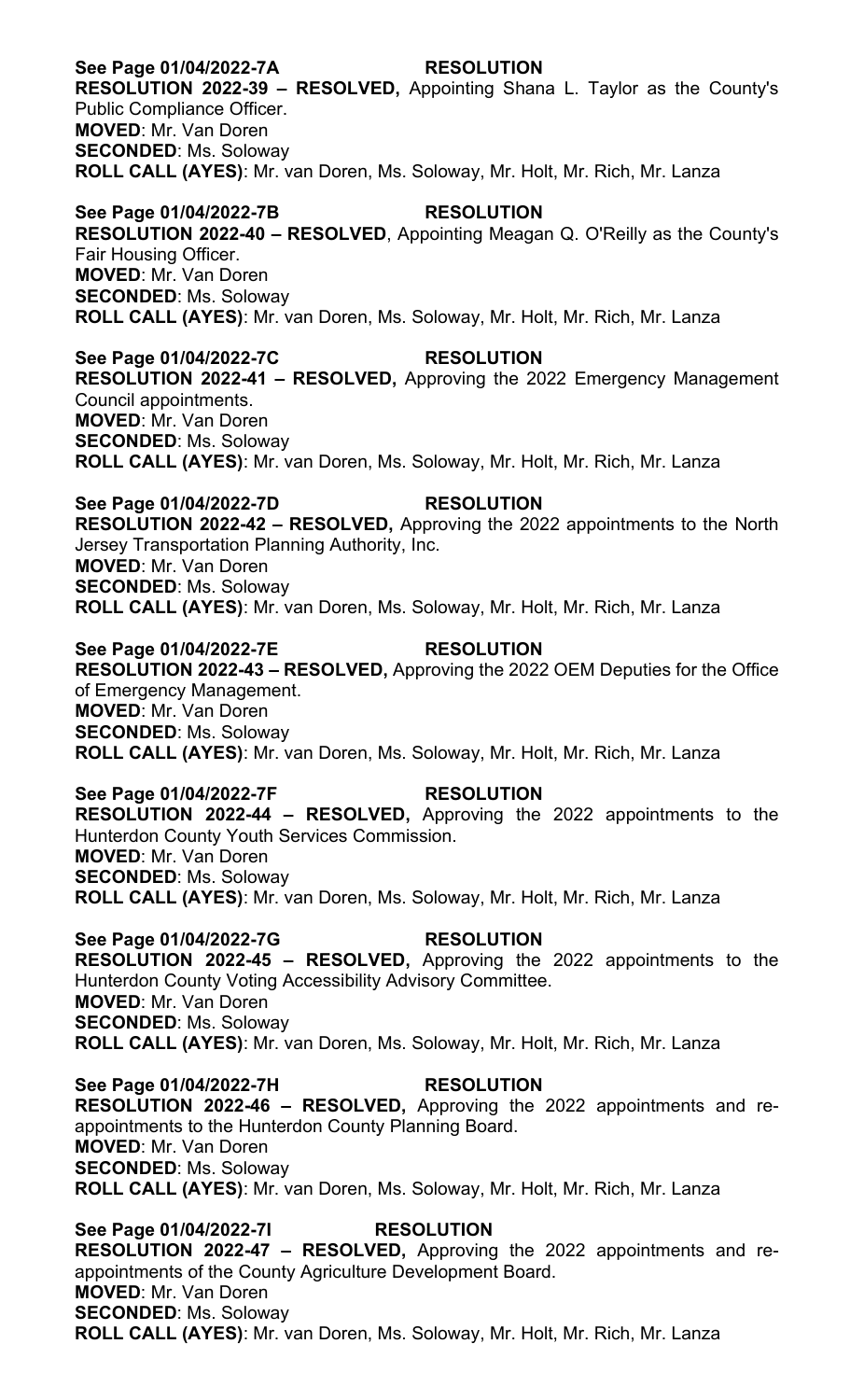## **See Page 01/04/2022-8A RESOLUTION**

**RESOLUTION 2022-48 – RESOLVED,** Approving the 2022 appointments to the New Jersey Association of Counties. **MOVED**: Mr. Van Doren **SECONDED**: Ms. Soloway

**ROLL CALL (AYES)**: Mr. van Doren, Ms. Soloway, Mr. Holt, Mr. Rich, Mr. Lanza

## **See Page 01/04/2022-8B RESOLUTION**

**RESOLUTION 2022-49 – RESOLVED,** Appointing Dan Schulze as the Hunterdon County 9-1-1 Coordinator for the period of January 1, 2022 through December 31, 2022. **MOVED**: Mr. Van Doren **SECONDED**: Ms. Soloway

**ROLL CALL (AYES)**: Mr. van Doren, Ms. Soloway, Mr. Holt, Mr. Rich, Mr. Lanza

#### **See Page 01/04/2022-8C RESOLUTION**

**RESOLUTION 2022-50 – RESOLVED,** Approving the appointments to the Hunterdon County Cultural & Heritage Commission for three-year terms beginning on January 1, 2022.

**MOVED**: Mr. Van Doren

**SECONDED**: Ms. Soloway

**ROLL CALL (AYES)**: Mr. van Doren, Ms. Soloway, Mr. Holt, Mr. Rich, Mr. Lanza

**See Page 01/04/2022-8D RESOLUTION RESOLUTION 2022-51 – RESOLVED,** Appointing Carrie Fellows as an ex-officio member to the goHunterdon Board of Directors for a term to be effective January 01, 2022 through December 31, 2022.

**MOVED**: Mr. Van Doren

**SECONDED**: Ms. Soloway

**ROLL CALL (AYES)**: Mr. van Doren, Ms. Soloway, Mr. Holt, Mr. Rich, Mr. Lanza

#### **See Page 01/04/2022-8E RESOLUTION**

**RESOLUTION 2022-52 – RESOLVED**, Approving the appointment of Howard J. Opdyke II as a member to the Raritan Valley Community College Board of Trustees, upon the recommendation of the Commissioner Director, and the RVCC Search Committee, for a term to be effective immediately through October 31, 2025.

**MOVED**: Mr. Van Doren

**SECONDED**: Ms. Soloway

**ROLL CALL (AYES)**: Mr. van Doren, Ms. Soloway, Mr. Holt, Mr. Rich, Mr. Lanza

## **See Page 01/04/2022-8F RESOLUTION**

**RESOLUTION 2022-53 – RESOLVED,** Approving the reappointment of Roger R. Locando, Jr., to the Raritan Valley Community College Board of Trustees, upon the recommendation of the Commissioner Director, for a term to be effective immediately through October 31, 2025.

**MOVED**: Mr. Van Doren

**SECONDED**: Ms. Soloway

**ROLL CALL (AYES)**: Mr. van Doren, Ms. Soloway, Mr. Holt, Mr. Rich, Mr. Lanza

#### **NEW BUSINESS - CONSENT**

"All matters listed under the Consent Agenda are considered to be routine by the Hunterdon County Board of County Commissioners and will be enacted by one motion in the form listed below. There will be no separate discussion of these items. If discussion is desired that item will be removed from the Consent Agenda and will be considered separately."

#### **See Page 01/04/2022-8G RESOLUTION**

**RESOLUTION 2022-54 – RESOLVED**, Approving the promotion of Brendan Ryan as a Bridge Repairer to the Hunterdon County Department of Public Works, Bridge Division. **MOVED**: Ms. Soloway **SECONDED**: Mr. Holt

**ROLL CALL (AYES)**: Ms. Soloway, Mr. Holt, Mr. Rich, Mr. Van Doren, Mr. Lanza